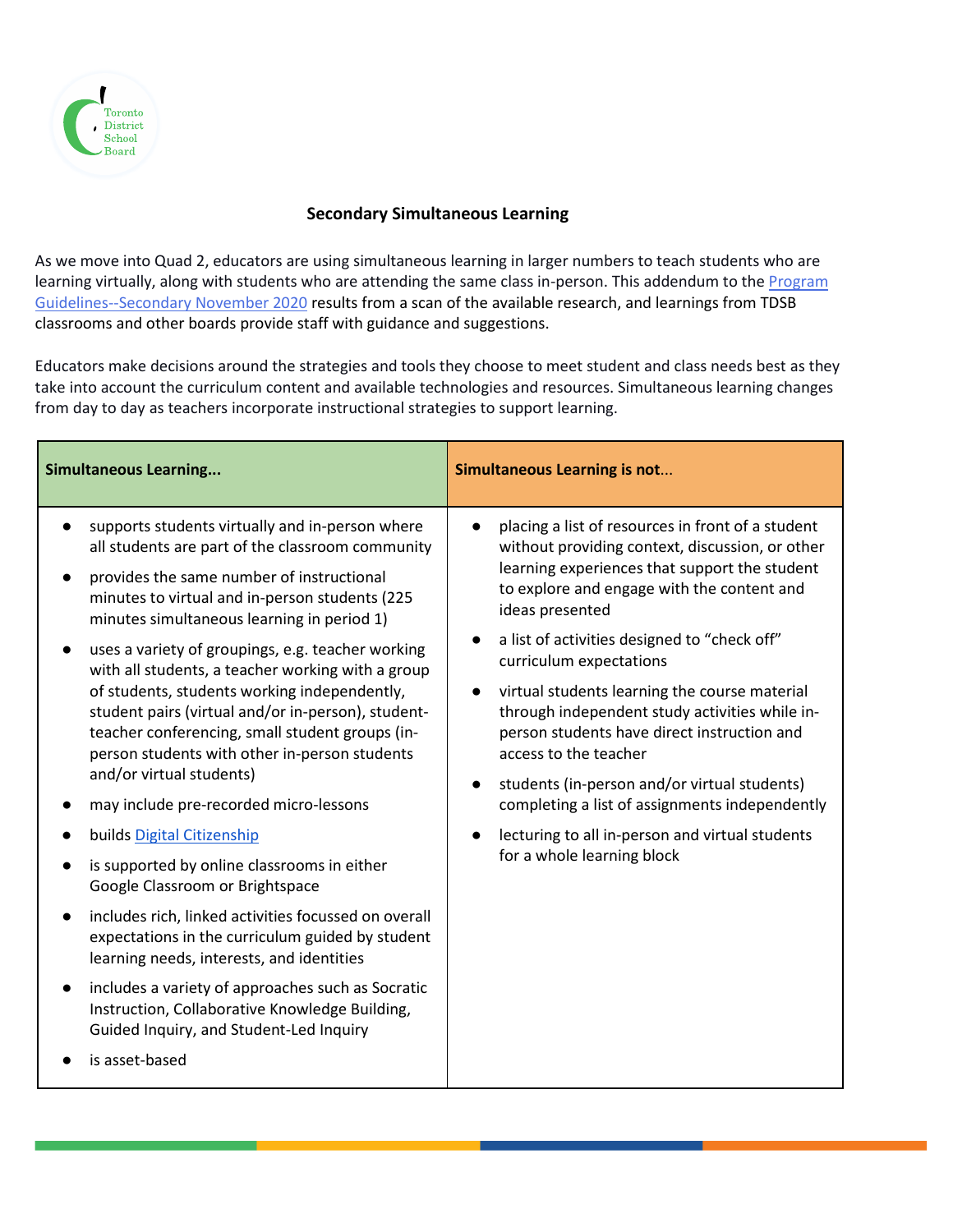

## **First Two Weeks**

Below you will find ideas to begin the quadmester successfully. There will be additional supports made available during the quadmester.

| <b>Building a Learning Community</b>                                                          |                                                                                                                                                                                                                                                                                                                                                                                                                                                                                               |                                                                                                                                                                                                                                                                             |
|-----------------------------------------------------------------------------------------------|-----------------------------------------------------------------------------------------------------------------------------------------------------------------------------------------------------------------------------------------------------------------------------------------------------------------------------------------------------------------------------------------------------------------------------------------------------------------------------------------------|-----------------------------------------------------------------------------------------------------------------------------------------------------------------------------------------------------------------------------------------------------------------------------|
| <b>Guiding Question</b>                                                                       | <b>Classroom Practices to Consider</b>                                                                                                                                                                                                                                                                                                                                                                                                                                                        | <b>Digital Tools Tips</b>                                                                                                                                                                                                                                                   |
| How do I build a<br>classroom<br>community that is<br>accountable to the<br>learning of all?  | Co-create with students community norms, expectations,<br>and strategies with a digital citizenship framework.<br>Take a co-learner stance and let your students know that<br>this is new for everyone. Making mistakes is part of the<br>learning process.<br>Establish community practices for student leadership of<br>both in-person and virtual students (e.g., students take<br>turns moderating chat, announce questions, relay<br>instructions to virtual students, share resources). | Brightspace - Discussion Forum<br>for Class Q & A<br>Students share their ideas on<br>Google Classroom - Stream or<br>Meet<br>Google Classroom - Stream or<br>Meet<br>Meet - Students moderate<br>groups, chat<br>Zoom - Students moderate<br>groups, chat, break out rooms |
| How do I support<br>peer-to-peer<br>connections and<br>establish a<br>connected<br>community? | Create an interactive classroom community between in-<br>person and virtual students.<br>Utilize icebreakers or quick interactive activities at the<br>beginning of the quadmester and regularly throughout the<br>quadmester.<br>Build-in wellness activities and social learning activities for<br>all students as part of the daily schedule.<br>Imagine learning from the student's perspective and how<br>they can learn, practise, and receive feedback to improve.                     | Zoom - Breakout rooms and<br>discussion forumsStudents<br>collaborate on a digital<br>Whiteboard<br>Google Classroom - Stream or<br>Meet<br><b>G Suite Collaborative documents</b><br>or slides<br>Surveys and polls for<br>interactivity                                   |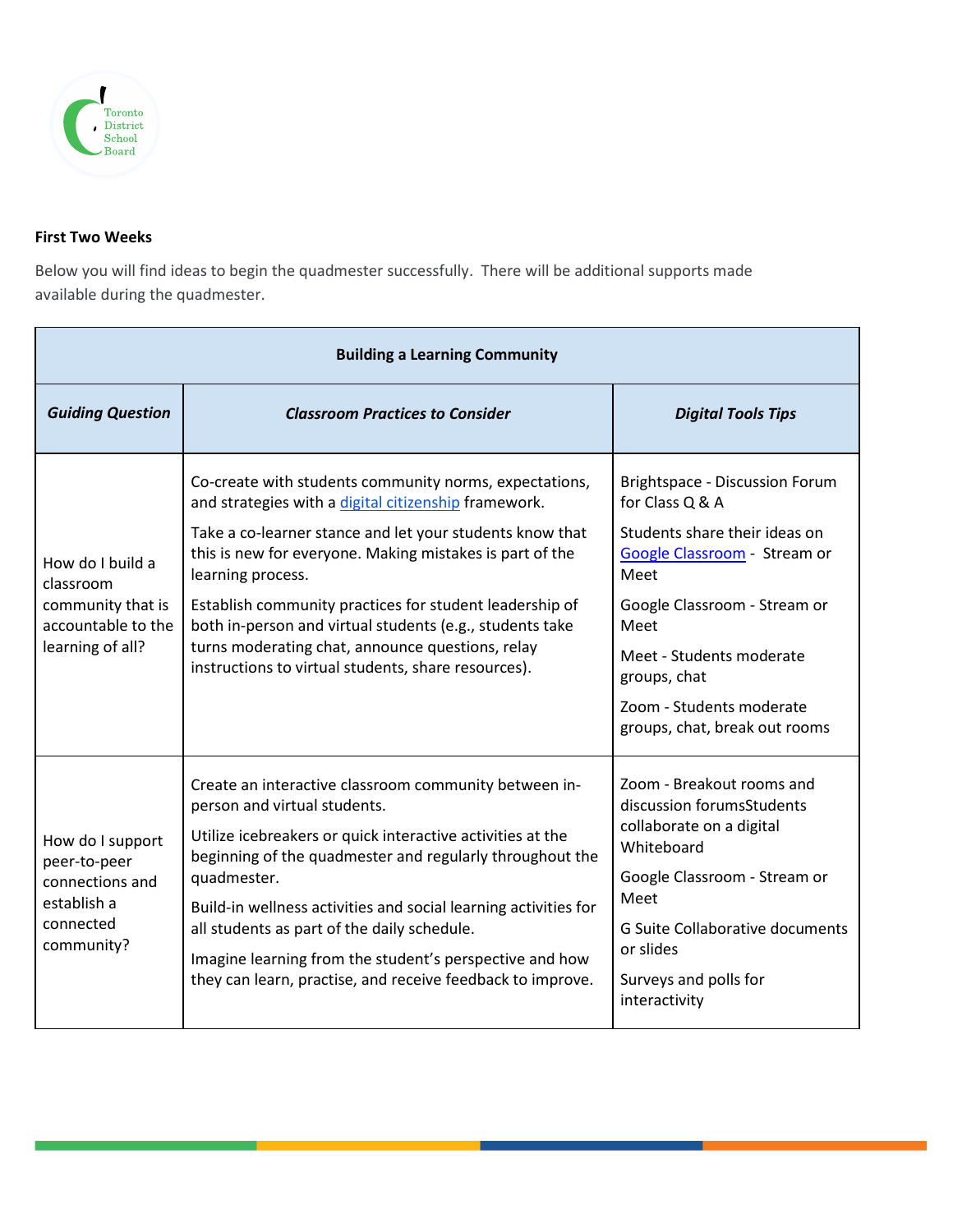

| <b>Planning the Course</b>                                                                     |                                                                                                                                                                                                                                                                                                                          |                                                                                                                                                                                                                                                                                    |
|------------------------------------------------------------------------------------------------|--------------------------------------------------------------------------------------------------------------------------------------------------------------------------------------------------------------------------------------------------------------------------------------------------------------------------|------------------------------------------------------------------------------------------------------------------------------------------------------------------------------------------------------------------------------------------------------------------------------------|
| <b>Guiding Question</b>                                                                        | <b>Classroom Practices to Consider</b>                                                                                                                                                                                                                                                                                   | <b>Digital Tools Tips</b>                                                                                                                                                                                                                                                          |
| What do I need to<br>start?                                                                    | Laptop, Chromebook, or desktop<br>Online Classroom (Brightspace or Google) and Web<br>Conferencing (Google Meet or Zoom)<br>Supplementary equipment may include a microphone,<br>speakers, doc camera, headphone, iPad, desktop, laptop,<br>Chromebook, etc.                                                             |                                                                                                                                                                                                                                                                                    |
| How do I get to<br>know my virtual<br>students' needs,<br>interests, and<br>lived experiences? | Structure your timetable to include opportunities for<br>personal feedback intentionally and learning conversations<br>(e.g., office hours, mini-lessons, conferencing, small group<br>instruction).<br>Check-in and frequently communicate with students. Be<br>sure they know how to connect with you.                 | Google Meet - Office hours<br>Zoom - Breakout Rooms<br>conferences<br>Set up appointment times in<br>your calendar<br>G Suite                                                                                                                                                      |
| How do I promote<br>learning<br>engagement and<br>accountability?                              | Share the daily schedule/agenda with students in the online<br>classroom: post learning goals and success criteria.                                                                                                                                                                                                      | Create a slide or document that<br>you can update to update your<br>daily schedule                                                                                                                                                                                                 |
| How do I plan my<br>course to ensure a<br>focus on essential<br>learning and big<br>ideas?     | Do less, better. Focus on the Overall Expectations and<br>depth of instruction rather than "covering" each specific<br>expectation's content.<br>Consider rich tasks that encompass all four categories of<br>the Achievement Chart.<br>Problematize the content to support student engagement<br>and critical thinking. | Use G Suite to have students<br>create and revise "digital<br>thoughtbooks" Enrich learning<br>with Virtual Field Trips<br>Use resources and lessons from<br>the Critical Thinking Consortium<br>Use platforms to enable students<br>to engage in collaborative<br>problem solving |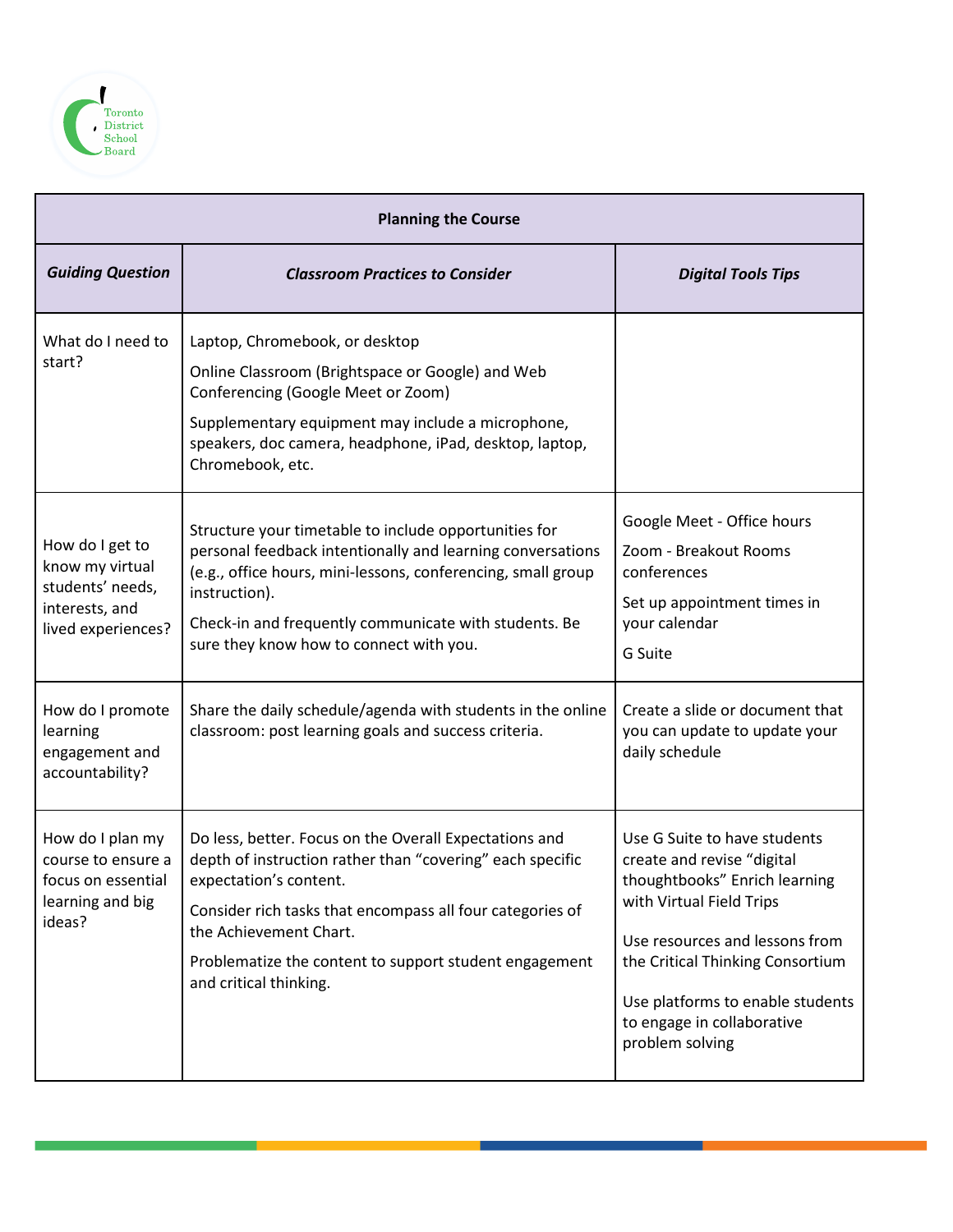

| How might I<br>organize learning<br>activities and<br>manage time<br>effectively to<br>guide learning? | Chunk the instructional period into smaller pieces and<br>include time for independent work followed by<br>opportunities to share with a partner, small groups, or<br>class.<br>Partner with colleagues to co-plan and/or co-teach.<br>Find ways to partner with another class, utilizing Student<br>Success, teacher-librarian, and Special Education teachers.                                                                                         | Provide variety by using different<br>digital tools for different tasks<br>Google Meet<br>Zoom - Breakout Rooms<br>G SuiteCo-plan using G Suite<br>tools or Brightspace                                                                |
|--------------------------------------------------------------------------------------------------------|----------------------------------------------------------------------------------------------------------------------------------------------------------------------------------------------------------------------------------------------------------------------------------------------------------------------------------------------------------------------------------------------------------------------------------------------------------|----------------------------------------------------------------------------------------------------------------------------------------------------------------------------------------------------------------------------------------|
| How do I plan for<br>differentiated<br>learning and<br>assessment?                                     | Plan with a Universal Design for Learning lens and apply<br>Differentiated Instruction strategies.<br>Provide accommodation for students with IEPs.<br>Provide supports for English Language Learners.                                                                                                                                                                                                                                                   | Screen Share with Visuals,<br>Instructions, and Content<br>Closed captioning for videos and<br>meetings<br>Collaborative documents<br><b>Assistive Technology Tools</b><br>Pre-recorded mini-lessons<br>"Flipped Classroom" approaches |
| How do I provide<br><b>Virtual Students</b><br>with physical<br>materials required<br>for courses?     | Prepare packages for virtual students to pick up that will<br>support their learning at the start of the quad.<br>Consider working with your Principal and office staff to<br>establish a process for virtual students to pick up course<br>materials at a specified time (e.g. sketchbooks,<br>writing/drawing tools, instruments, books, cameras, etc.)<br>Look for alternate activities that can be completed with<br>commonly found household items. | Consider using virtual<br>simulations and interactive<br>learning objects (Find OERB in<br>Brightspace and Learn 360 in<br><b>Virtual Library)</b>                                                                                     |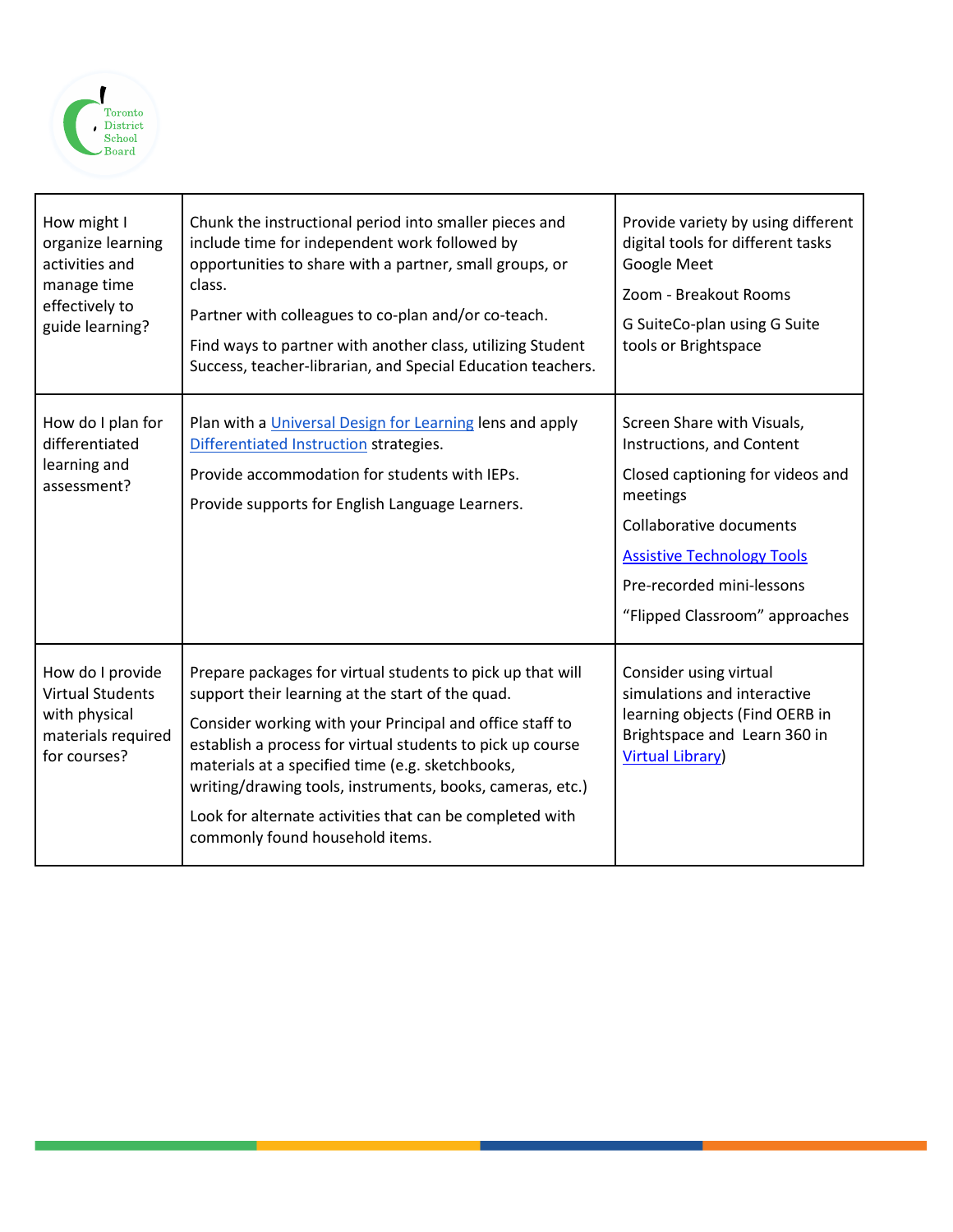

| What do I consider<br>when looking for<br>content<br>resources? | Begin with TDSB provided resources, including Brightspace<br>Content.<br>Assess the tools or resources with the Toolkit for Selecting<br><b>Equitable and Culturally Relevant and Responsive</b><br><b>Resources</b>                                                                                                                                                     | <b>TDSB Digital Learning Resources</b><br>Supplement core materials with<br>content reflecting diverse voices<br>and multiple perspectives from<br>around the world     |
|-----------------------------------------------------------------|--------------------------------------------------------------------------------------------------------------------------------------------------------------------------------------------------------------------------------------------------------------------------------------------------------------------------------------------------------------------------|-------------------------------------------------------------------------------------------------------------------------------------------------------------------------|
|                                                                 | Ensure compliance with copyright and fair dealing<br>legislation using the Fair Dealing Decision Tool. Review<br>copyright in online learning environments.<br>Begin planning by looking for available resources (licensed<br>for use under Fair Dealing) and fulfill the learning goal<br>instead of spending time looking for a resource that may<br>not be available. | Pre-select differentiated content<br>formats (informational text,<br>video, infographics, podcasts) to<br>support student choice.<br><b>TDSB Licenced Video Content</b> |

| <b>Assessing Learning</b>                                                                                                              |                                                                                                                                                                                                                                                                                |                                                                                                                                                                                                                                      |
|----------------------------------------------------------------------------------------------------------------------------------------|--------------------------------------------------------------------------------------------------------------------------------------------------------------------------------------------------------------------------------------------------------------------------------|--------------------------------------------------------------------------------------------------------------------------------------------------------------------------------------------------------------------------------------|
| <b>Guiding Question</b>                                                                                                                | <b>Classroom Practices to Consider</b>                                                                                                                                                                                                                                         | <b>Digital Tools Tips</b>                                                                                                                                                                                                            |
| How do I plan<br>"for," "of," and<br>"as" assessments<br>that balance the<br>needs/strengths<br>of virtual and in-<br>person students? | Include a variety of formative assessments to gauge in-person<br>and virtual student understanding.<br>Use portfolios for reflection to adjust instruction and<br>document, assess and evaluate student learning. It can act as<br>an exit card to a lesson, chapter, or unit. | Online polls within Meet, Zoom,<br>Brightspace, Slides<br>Exit cards - Jamboard<br>Google Forms or Brightspace<br>self-marking quizzes<br>Video and Audio Responses<br><b>Create Google Slides</b><br><b>Flipgrid or Voice Notes</b> |
| How do I frame<br>my approach to<br>assessment?                                                                                        | Be flexible with due-dates and the format of assessments<br>depending on students' access to technology and needs.<br>Document student feedback using a method that is accessible<br>to students.<br>Provide regular check-ins/scaffolding for major assignments.              | <b>Brightspace Rubric feature</b><br>If available, use a stylus to<br>"write" directly on student work<br>Google docs - comment feature<br>Assign an <b>action item</b> in Docs or<br>Slides comments                                |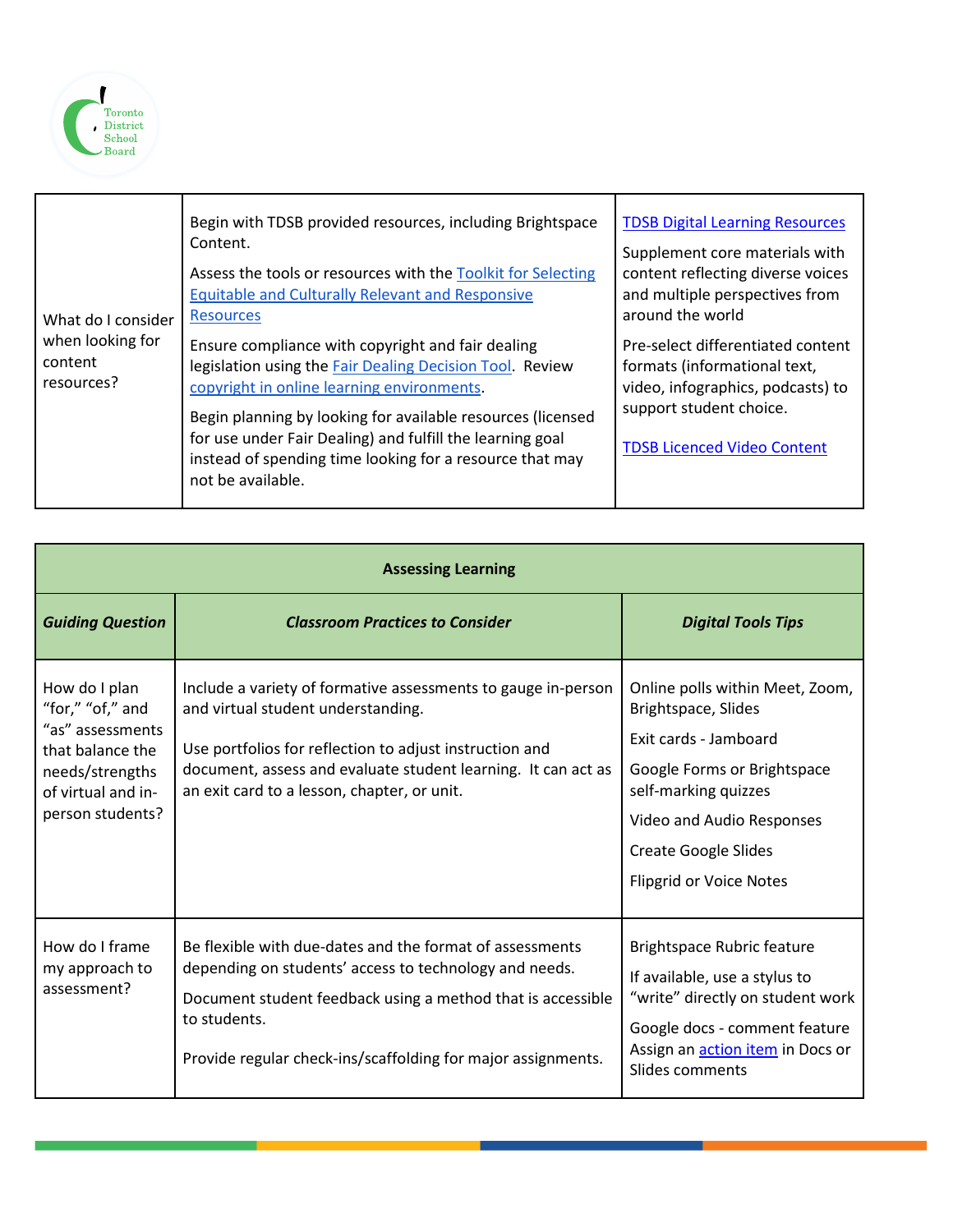

|  | Opportunities for students to demonstrate learning (through<br>"Finish it up Fridays, Credit Rescue/Catch-up, etc.) | Turnitin.com<br>Flipgrid, Meet<br>Student-teacher conferences<br>Record audio or video feedback<br>on Brightspace Assignments |
|--|---------------------------------------------------------------------------------------------------------------------|-------------------------------------------------------------------------------------------------------------------------------|
|--|---------------------------------------------------------------------------------------------------------------------|-------------------------------------------------------------------------------------------------------------------------------|

| <b>Leveraging Digital Tools</b>                                                                 |                                                                                                                                                                                                                                                                                                                                                                                                                                                                                                                                                                                                    |                                                                                                                                                                                                                                                                                                                                 |
|-------------------------------------------------------------------------------------------------|----------------------------------------------------------------------------------------------------------------------------------------------------------------------------------------------------------------------------------------------------------------------------------------------------------------------------------------------------------------------------------------------------------------------------------------------------------------------------------------------------------------------------------------------------------------------------------------------------|---------------------------------------------------------------------------------------------------------------------------------------------------------------------------------------------------------------------------------------------------------------------------------------------------------------------------------|
| <b>Guiding Question</b>                                                                         | <b>Classroom Practices to Consider</b>                                                                                                                                                                                                                                                                                                                                                                                                                                                                                                                                                             | <b>Digital Tools Tips</b>                                                                                                                                                                                                                                                                                                       |
| How do I establish<br>classroom routines<br>that support<br><b>Simultaneous</b><br>Instruction? | Ensure that all students know how to connect to virtual<br>learning environments.<br>Establish clear expectations for student behaviour,<br>communication, and class participation (i.e. how will<br>students ask questions during a lesson? Will the chat feature<br>be used in the virtual classroom?) that support inclusion and<br>collaboration.<br>Regularly monitor/support learning in virtual Breakout<br>Rooms.<br>Ensure all resources are shared within the online classroom<br>to enable access for all students while providing printouts for<br>in-person students without devices. | Zoom links and Meet codes<br>that are easy to access<br>Brightspace and Zoom<br><b>Breakout Rooms</b><br>Use raise hand and other<br>signalling buttons within web<br>conferencing tools to share<br>ideas and collaborate.<br>When creating an assignment<br>in Google Classroom, select<br>"make a copy for each<br>student". |

#### **Resources**

- TDSB Virtual Library
- [TDSB Curriculum Department Links](https://www.tdsb.on.ca/library/HOME/Educator)
- [TDSB Digital Learning Resources](https://sites.google.com/tdsb.on.ca/tdsb-digital-resources/home)
- [Virtual Library Subject Guides](https://www.tdsb.on.ca/library/HOME/Find)
- [Critical Thinking](https://tc2.ca/) Consortium